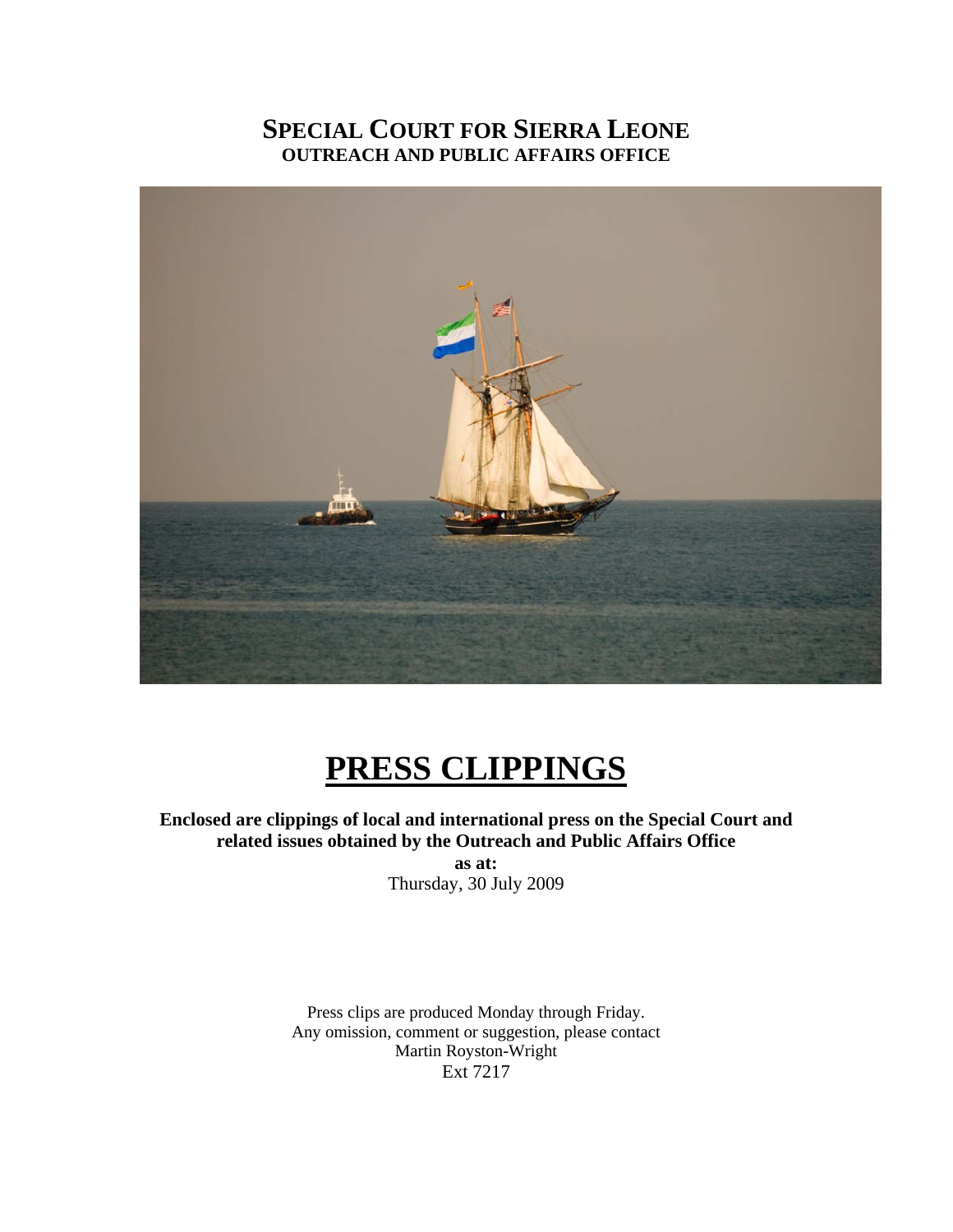| <b>Local News</b>                                                               |             |
|---------------------------------------------------------------------------------|-------------|
| "I Did not Support Military Intervention in Salone"/ Awoko                      | Page 3      |
| UN Chief Hails Recognition of Rape as Genocide / New vision                     | Page 4      |
| <b>International News</b>                                                       |             |
| Special Court Sierra Leone Trains Local Police Prosecutors / Cotton Tree News   | Page 5      |
| Justice Sebutinde's Star Still Rising / New Vision                              | Pages 6-8   |
| UNMIL Public Information Office Media Summary / UNMIL                           | Pages 9-11  |
| New Genocide Museum for Rwanda; 'History in Former President's Palace' / RNW    | Pages 12-13 |
| Kofi Annan Puts Politicians on the Spot over Poll Violence / Ghanaian Chronicle | Pages 14-17 |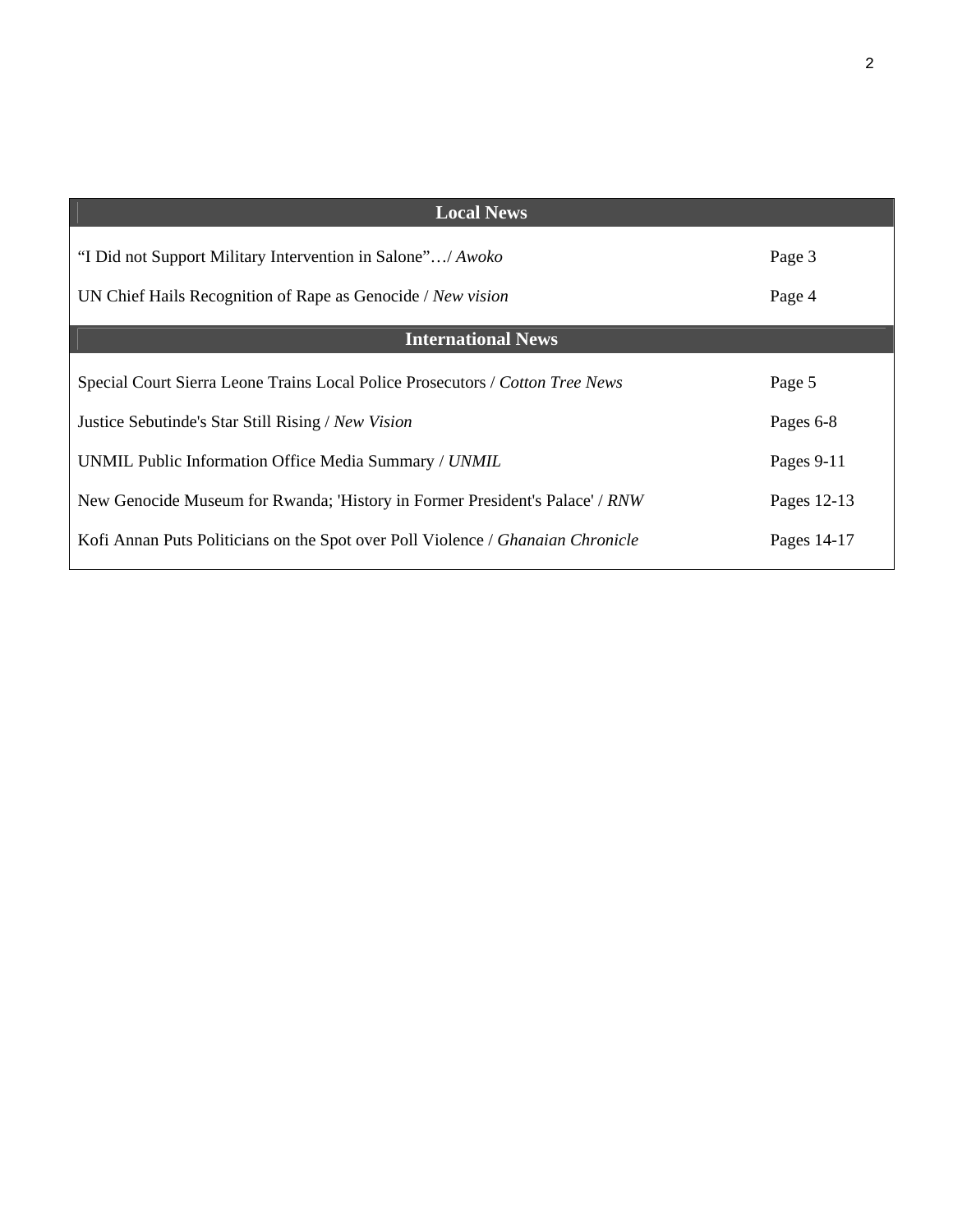## Awoko

Thursday, 30 July 2009

# "I did not support Military intervention in Salone"- *Charles Tavlor*

#### **By Betty Milton**

The former president of Liberia and Special Court indictee Charles Taylor yesterday stated in his defence that he was not in support of the military intervention in Sierra Leone.

He told the court that the peace in Liberia was fragile and the military intervention was unilaterally conducted by Nigerian troops in ECOMOG. Taylor said he condemned it as it would have had a destructive effect in his country.

The agreement by ECOWAS the witness testified had not

# "I did not support **Military intervention in Salone"-** *Charles Taylor*

**From Page 2** 

Charles Taylor further stated that member nations of ECOWAS were also not in support of the action of Nigerians since the action created an atmosphere of war through their bombing.

"I could not support ECOMOG because I did not have any interest in anything that will destabilize the peace in Sierra Leone" he said.

Between 1997 which was close to the indictment period the witness said he had nothing whatsoever in supporting the Armed Forces Revolutionary Council (AFRC) in Sierra Leone.

Testifying about his contact with Johnny Paul Koroma the leader of the AFRC he stated that on 3rd October 1997 he received a letter from him asking for his support but that he did not reply to the letter. A delegation he went on was also sent to him to know why Liberia was not in support of him but he did not respond to them adding that it is an indication of his non-support of the government.

reached a point of force and that even the British Ambassador to the United Nations General John Weston also spoke strongly about the way Nigeria was going about military intervention to restore Tejan Kabbah.

Taylor also testified that ECOWAS wanted the UN to pass Resolution seven (7) which would have enabled them to use force in Sierra Leone but it was not passed. "ECOMOG which was mainly composed of Nigerians decided to use force" he said.

**Continued on Page 6**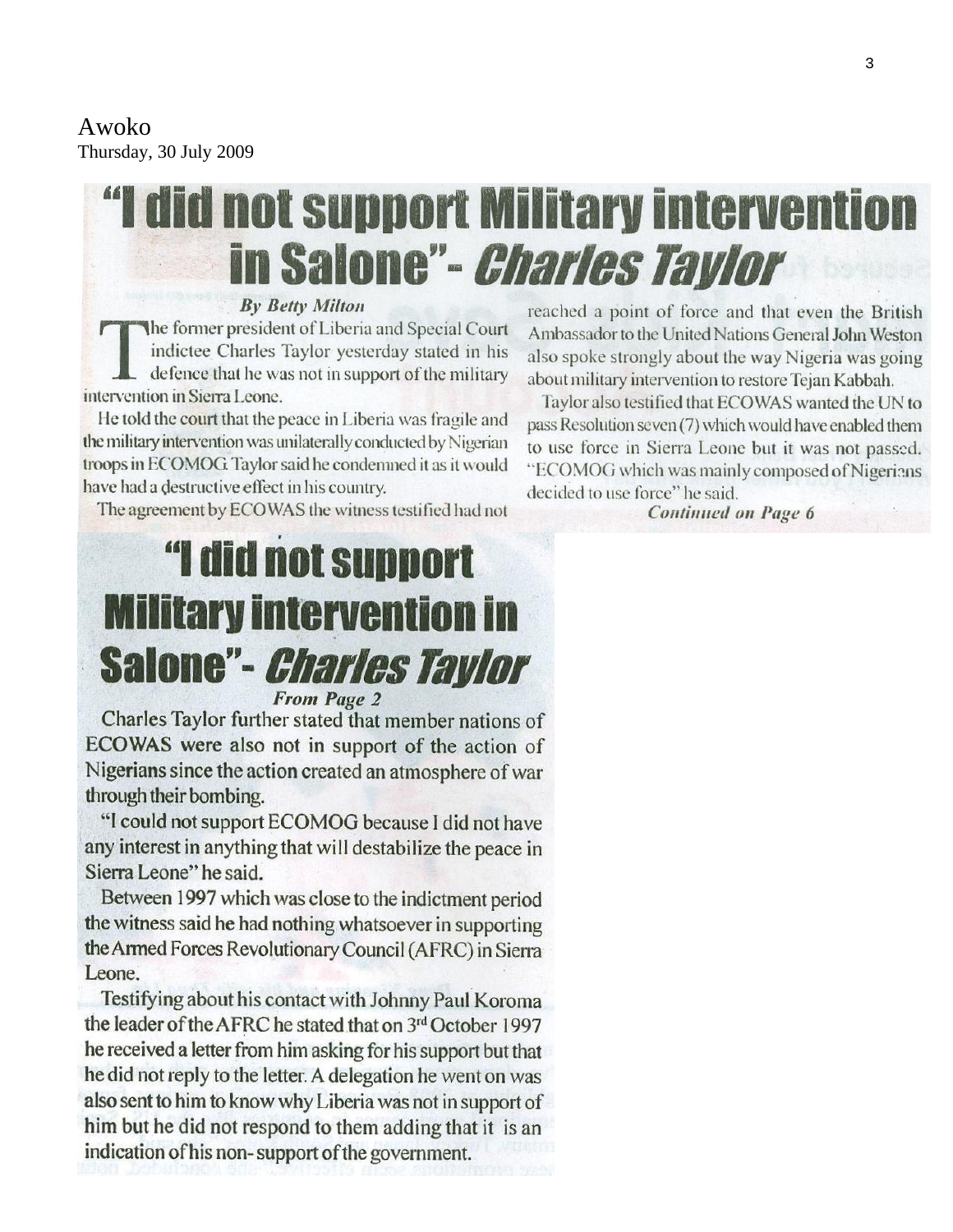New Vision Thursday, 30 July 2008

## **UN Chief Hails Recognition of Rape** as a Form of Genocide

UNITED Nations (UN) Secretary-General Ban Ki-moon has lauded the International Criminal Tribunal for Rwanda for classifying rape as a form of genocide.

In his latest report on the scourge to the UN Security Council, Ban said the tribunal in Rwanda recognised sexual violence was a step in the process of group destruction "of the spirit, of the will to live, and of life itself".

He warned that sexual violence was being "perpetrated mainly against civilians in direct violation of international humanitarian, human rights and criminal law".

Systematic sexual violence as a weapon, mainly against women, was rife in armed conflict in Africa. Asia and Europe. He called on countries  $"$ to concerned strengthen prevention and protection measures against the crime".

"In a number of contemporary conflicts, sexual violence has taken on particularly brutal dimensions, sometimes as a means of pursuing military, political, social and economic objectives," Ban wrote.

Women Make Movies

While women and girls made up the majority of victims of such violence, the International Criminal Tribunal for the former Yugoslavia and the Special Court for Sierra Leone had heard testimony about male victims.

 $\frac{44}{1}$ eastern Democratic Republic of the Congo, at least 200000 cases of sexual violence have been recorded since hostilities began in 1996," Ban said. That was a conservative estimate with gross underreporting as many victims do not survive their attack.

"In eastern Chad, cases of rape and gang rape committed by officers and soldiers of the Armée Nationale Tchadienne have been documented. In Nepal, in the Tarai region, an estimated 15 to 20 armed groups are reportedly violent participating in activities, including sexual violence against women and girls," the report said.

Ban expressed concern at the inadequacy of measures to prevent sexual violence and protect civilians, and lack of action on discrimination against women and girls.

He called for the ratification. of and implementation of human rights treaties; strengthening of capacity to hold all perpetrators of sexual violence accountable: and exclusion from amnesties and immunities of those who committed or commissioned sexual violence.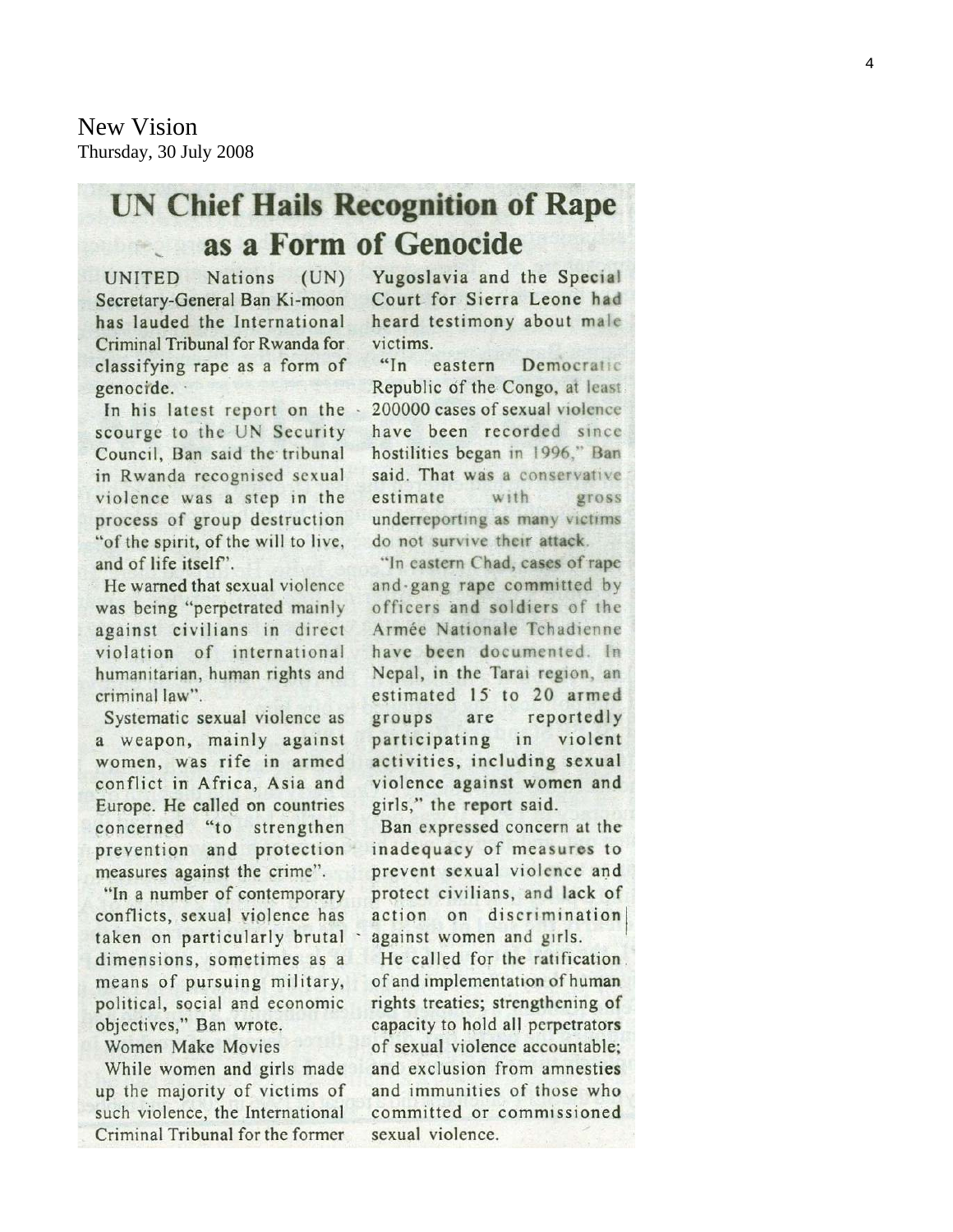## Cotton Tree News

Wednesday, 29 July 2009

#### **Special Court Sierra Leone trains local police prosecutors**

#### By Sahr Komba

The Special Court for Sierra Leone in collaboration with the Sierra Leone Bar Association on Monday organized a national prosecutors training for police prosecutors in Freetown.

The Deputy Prosecutor of the Special Court Sierra Leone, Joseph Kamara told CTN that the seminar was to orientate police prosecutors who operate in magistrate courts on the art and ethics of prosecuting cases in court. He said police prosecutors over the years had no formal training in prosecuting matters in courts. He said that had led to the wrong procedures been applied in certain matters before the courts.

Mr. Kamara said without in-depth training in prosecuting cases, the police would not know the objective of prosecuting cases, the proper procedures involved and how to respond to objections raised by defence lawyers. He said conducting such seminars would make police prosecutors ethically sensitive, and enhance their knowledge of the law.

He said the training has already been held in Makeni; the Special Court he disclosed will organize a similar session in Bo in September this year.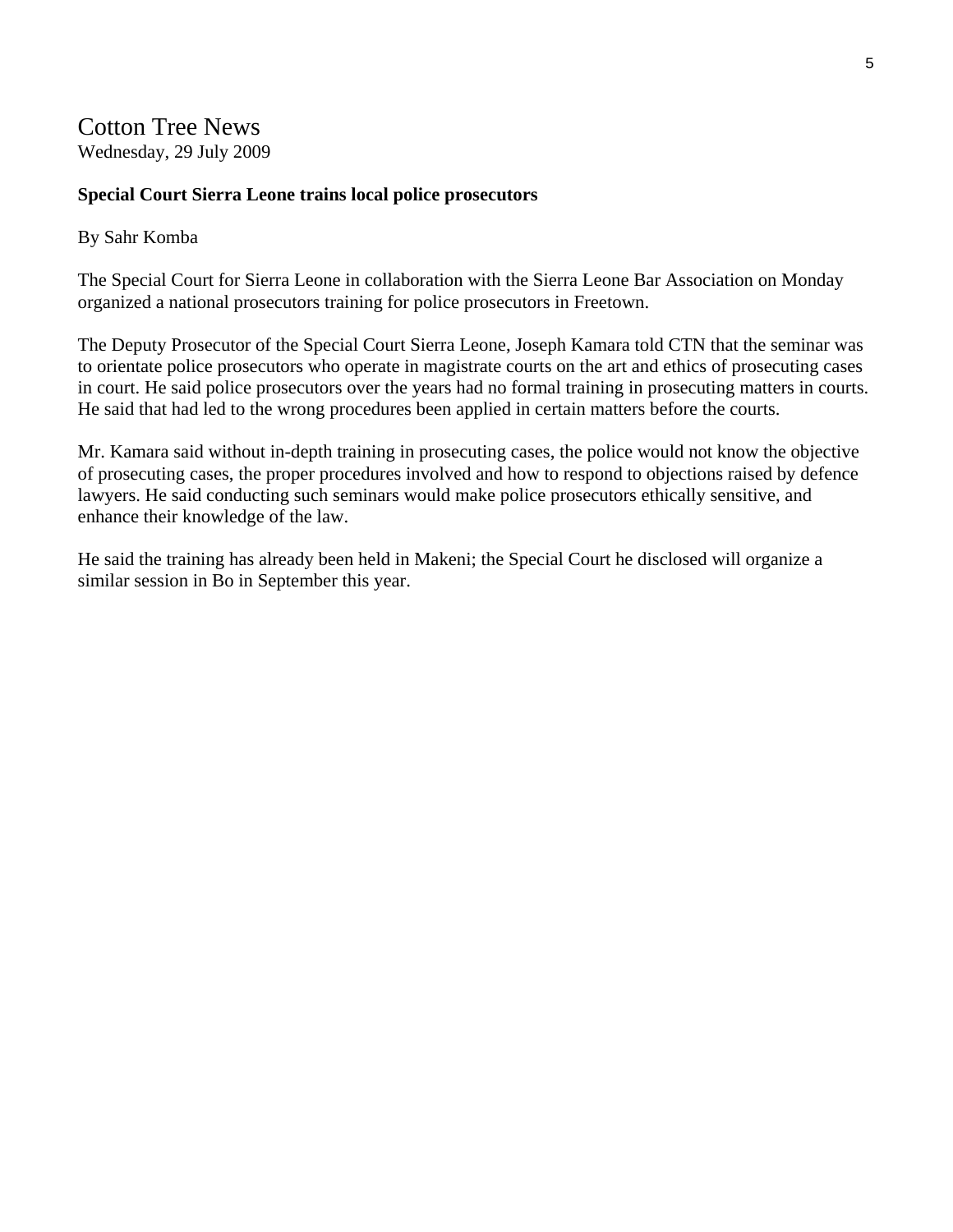## New Vision (Uganda)

Wednesday, 29 July 2009

#### **Uganda: Justice Sebutinde's Star Still Rising**

Kampala — YOU probably remember it. That front page newspaper picture of Lady Justice Julia Sebutinde passionately looking at a witness and numbly clasping her lips as her nearly teary eyes intently looked up to the man.

The year was 1999. Sebutinde, then chair of the judicial probe into corruption in the Police, appeared overcome. The witness was shedding tears and the lady justice seemed to struggle to hold back her own.

This was just one of the many sides of one of Uganda's most prominent high court judges. She sometimes hardened, lashing out at arrogant witnesses and commanding them into submission.

She put the fear of God into many otherwise untouchable souls with her calm but often firm tone.

"Today, I am going to have you for lunch and supper," she reportedly assured Uganda Revenue Authority (URA) officers in a much publicised probe into mismanagement of the tax body.

Sebutinde chaired three judicial probes - first corruption in the Uganda Police force, followed by the unscrupulous purchase of junk helicopters by the Ministry of Defence and then corruption in the URA.

At each of these probes, she exercised utmost authority, demanding accountability from errant bigwigs who sometimes tended to take her for granted.

It came at a huge cost, often putting herself and her family in danger but like a wounded lioness she soldiered on, trading her own safety for the restoration of sanity to a corruption-ridden country.

Her timely and thorough findings led to a wave of positive reforms in the Police force and the URA; bodies that were, before her judicial intervention, examples of corruption and mismanagement. For such and many other good works, the lady justice has stood out, but seldom been recognised. But it seems her day has come.

Sebutinde was one of two women recently awarded an honorary Doctor of Laws degree for their outstanding work by the University of Edinburgh.

The award presented to her last month recognised her contribution to justice and improvement of society.

She received the award together with Justice Unity Dow, the first female High Court Judge of Botswana and renowned women and child rights activist. Sebutinde acknowledged the honour with gratitude.

"The fact that a foreign university recognised my work and contribution not just nationally but internationally, in this manner was most exhilarating. The work that we do is often thankless and sometimes even unpopular," she said. Sebutinde and her family were present at Edinburgh University to receive the award that is usually bestowed upon a few outstanding alumni.

For her and those who know her, it has been a long, arduous walk to such a prestigious achievement.

It began in the mid 1970s when she enroled to study law at Makerere University law school at a time when the course was a domain of male bright students. She gave it her all, excelling in a field that seemed to have been a fallback.

"I chose to study law almost by accident. I thought I could make quite a good doctor but I was weak at chemistry and I quickly realised it was wiser to pursue something else instead. Law seemed the next best thing to me."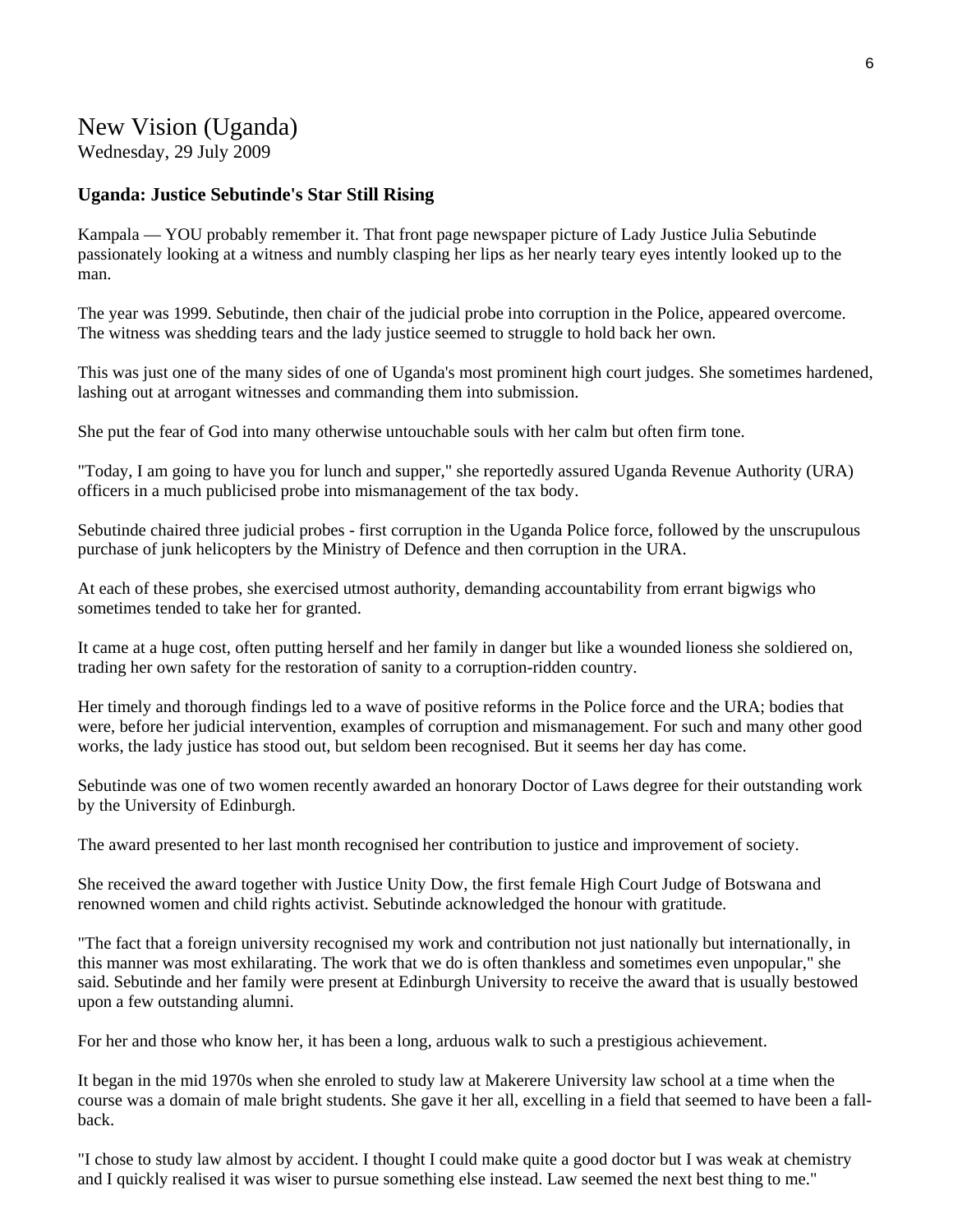She steadily worked through the three-year course, graduating and later attaining a diploma in legal practice from the Law Development Centre (LDC) in 1978.

Her first job was with the Ministry of Justice where she worked for close to 12 years before enrolling for a master's degree in law at the University of Edinburgh in the UK. She graduated one year later with a distinction.

She thereafter worked with the Ministry of the Commonwealth in the UK and later joined the Ministry of Justice in the newly independent republic of Namibia. In 1996, she was appointed Judge of the High Court of Uganda and seconded nine years later to the UN-backed Special Court for Sierra Leone.

Two years later, she was appointed the presiding judge of Trial Chamber II, currently engaged in the trial of the former president of Liberia, Charles Taylor.

Throughout her life, Sebutinde has projected an exemplary image.

In school she was the humble but much-focused girl that commanded respect among students. "She was a very serious, focused and religious girl. She concentrated on her studies and was somewhat conservative," recalls Dr Edwadi Kayondo, Sebutinde's classmate at Budo in the early 1970s.

Justice Geoffrey Kiryabwire, who first met Sebutinde in church (then active in All Saints church activities) during his student days in the 1970s, describes her as very committed.

She works very hard but also loves telling a good joke and sharing a laugh," says Kiryabwire.

A commissioner at two of Sebutinde's probes, Kiryabwire recalls the long days and nights spent preparing and sifting through reports.

"We sometimes burnt the midnight candle, the deadlines were tight, the workload was immense and intellectually demanding but she never wavered," he says.

Sebutinde grew up in what she describes as a humble home, the second eldest of four children. "My father is a retired civil servant. My mother was a full time housewife," she says.

Hard work, prayer and good manners were to later influence her life. Through Lake Victoria Primary School in Entebbe to Gayaza High School and later Budo, Sebutinde received a holistic education, developing not just academically but also in other important values.

A self-confessed lover of music, Sebutinde says she "enjoys a good book or movie every now and then."

As a busy mother of two beautiful daughters, the lady justice knows the challenges of juggling a busy job and motherhood. But with the support of her loving and supportive husband, John Sebutinde, they have kept the family going despite the distance. "We travel a lot between our two homes. We try our best to spend the holidays together," she said.

For a busy mother, Sebutinde is not leaving anything to chance. "When you are a parent trying to raise two daughters in a difficult world, you want to be the best role model that you can possibly be," she says. She knows her beloved late mother would not have asked more of her.

"I regret that my mother Ida did not live to share such an event. She was a woman, who despite her own limited opportunities, instilled in us the determination that regardless of the challenges along the way, we can achieve anything we want to if we put our minds to it! This is the legacy I have passed on to my children."

Sebutinde might have a few regrets in life, but there is no doubt that she has made the most of what God, her parents and life have given her.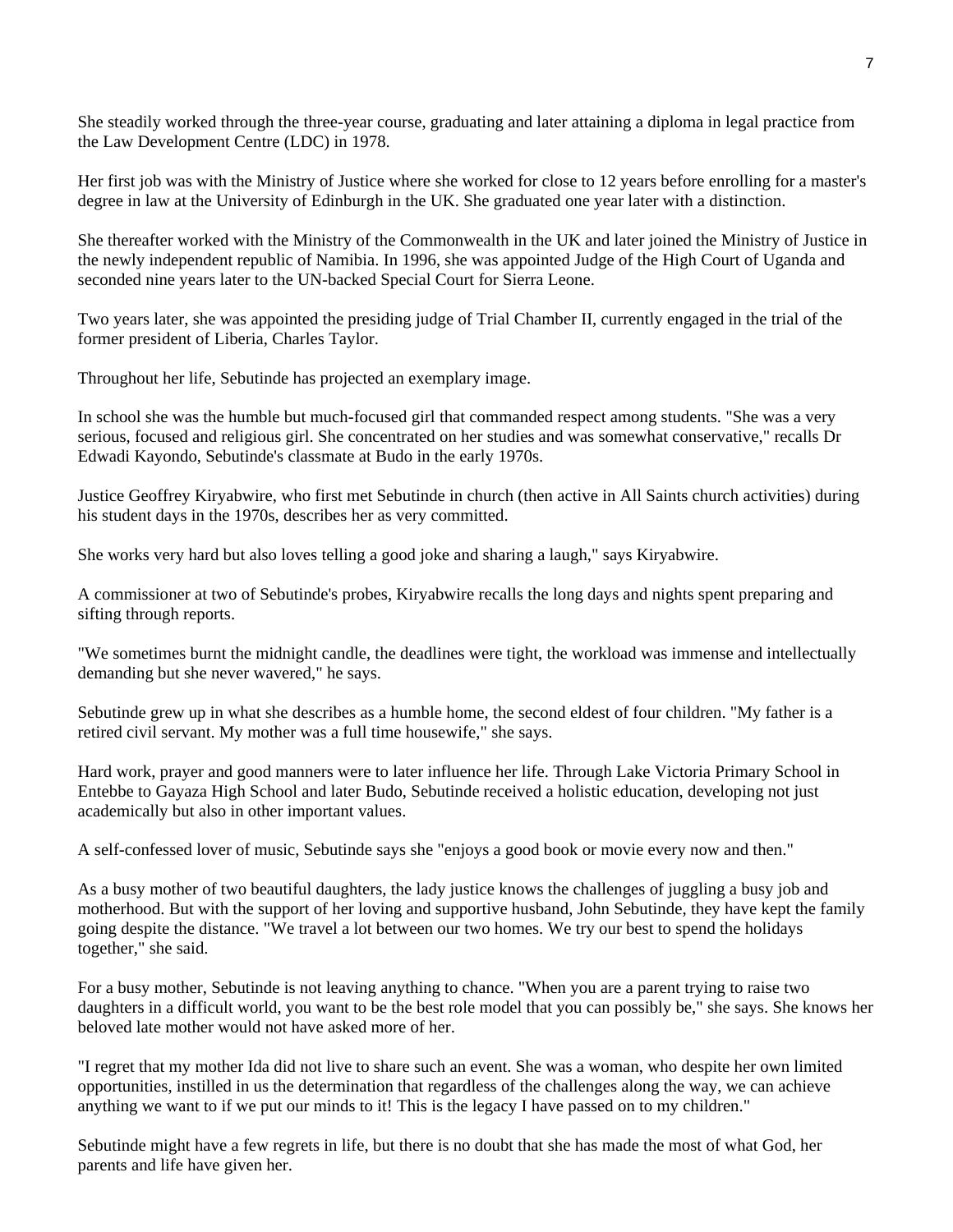Sebutinde might have a few regrets in life, but there is no doubt that she has made the most of what God, her parents and life itself have given her.

During her youth, Justice Sebutinde was an active member of All Saints Church, participating in a variety of activities

Sebutinde is on Facebook, a social interactive friends network

She loves Indian cuisine and spicy food. She is a good cook

She is very good at sewing; used to sew her own clothes

Sebutinde is a Michael Jackson fan; she has a reasonable collection of the fallen star's hits and albums

She was a very good singer, often called upon to assist in the school band at Kings College Budo. Sebutinde sang with the famous school choir- The Nightingales and the Joint Heirs - a Christian youth choir

Pets are her thing. She owns two dogs called Sofi and Cindy

She is extremely neat and clean. During her school days, she would rush to brush her teeth after every meal to her friends' amusement.

As an organised lady, she always has all her belongings well arranged. She is very particular

Sebutinde keeps up with the times and knows as much about Beyonce and Usher Raymond as any young person She follows soccer quite a bit

She is a good swimmer, she has been since her school days and used to take her daughters swimming before they grew too big for her to carry them on her back at the pool

Sebutinde loves a good joke and will join in one

She is very close to and somehow still looks out for her sister Christine even today

For a judge of her status and calibre, Sebutinde is a very approachable person

*Compiled by Stephen Ssenkaaba*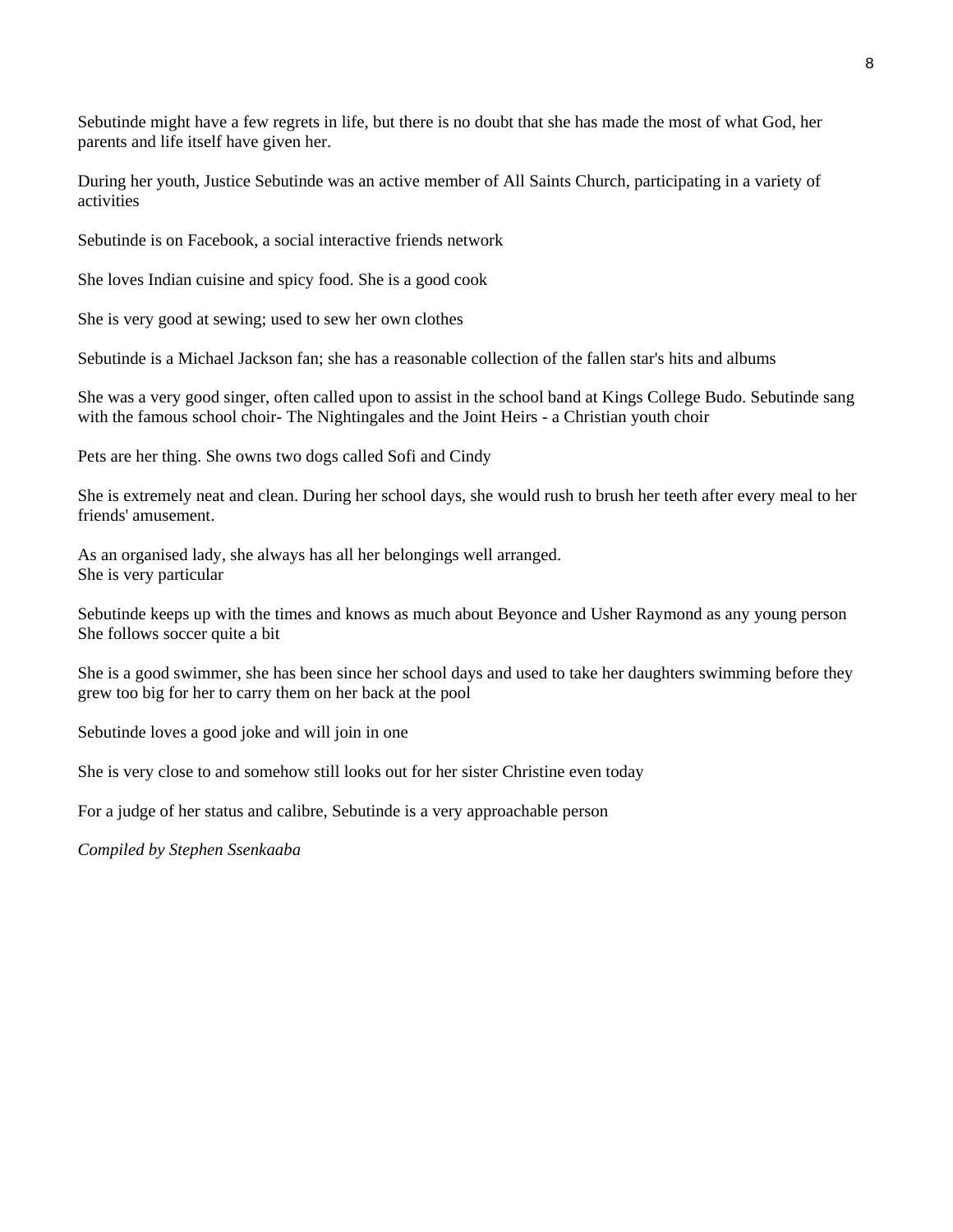

United Nations Mission in Liberia (UNMIL)

#### **UNMIL Public Information Office Media Summary 29 July 2009**

*[The media summaries and press clips do not necessarily represent the views of UNMIL.]* 

#### **International Clips on Liberia**

### 07/09/2009 07:46:49 **Liberia Did Not Recognize the AFRC Junta in Sierra Leone, Taylor Says**

Jul 29, 2009 (CharlesTaylorTrial.org/All Africa Global Media via COMTEX) -- Liberia, in concert with other West African countries and the rest of the international community did not recognize the Armed Forces Revolutionary Council (AFRC) junta in Sierra Leone, Charles Taylor told judges today at his trial before the Special Court for Sierra Leone. The AFRC junta was a group of Sierra Leonean soldiers who overthrew the government of former President Ahmad Tejan Kabbah in May 1997. The coup was met with widespread condemnation and non-recognition from the Sierra Leonean populace and the international community. The coup plotters who formed a merger with the Revolutionary United Front (RUF) rebels stayed in power until February 1998 when they were forcefully removed by peacekeepers of the Economic Community of West African States Monitoring Group (ECOMOG) and Tejan Kabbah's government reinstated. Charles Taylor has been accused of providing support to the AFRC junta by providing arms and ammunition for them in return for diamonds. Mr. Taylor has denied the allegations. Mr. Taylor told Special Court judges today that "**Liberia** did not recognize the AFRC junta.

## **U.S. Secretary of State Hillary Clinton to Visit Continent**

Jul 29, 2009 (allAfrica.com/All Africa Global Media via COMTEX) -- The United States Secretary of State, Hillary Rodham Clinton, will begin a seven-nation trip next week during she will visit a range of key countries across sub-Saharan Africa. Clinton begins her trip in Kenya, after she will travel in turn to Southern, Central and West Africa, stopping in South Africa, Angola, the Democratic Republic of Congo, Nigeria, Liberia and Cape Verde. Announcing her visit, the U.S. State Department said that in Kenya, Clinton will focus on the linkages between investment and economic growth as well as opportunities provided to African countries through the U.S. law, the African Growth and Opportunity Act (AGOA). The department said in a press release that in that in Nigeria and Liberia, Clinton "will bring close attention to the Obama adminstration's commitment to helping nations around the world implement self-sufficient and sustainable food security." It added that Clinton will call for stronger African links with global markets and knowledge networks.

## **International Clips on West Africa Sierra Leone Seeks to Adopt Decentralisation Policy**

Kigali, Jul 29, 2009 (The New Times/All Africa Global Media via COMTEX) -- A delegation of visiting Sierra Leonean parliamentarians has revealed that their country is on the course to emulate Rwanda's decentralization programme in a bid to spur participation in governance and development of the country.

The delegation, composed of 17 lawmakers is in the country on a study tour aimed at equipping them with the country developmental and governmental achievements, with special interest on the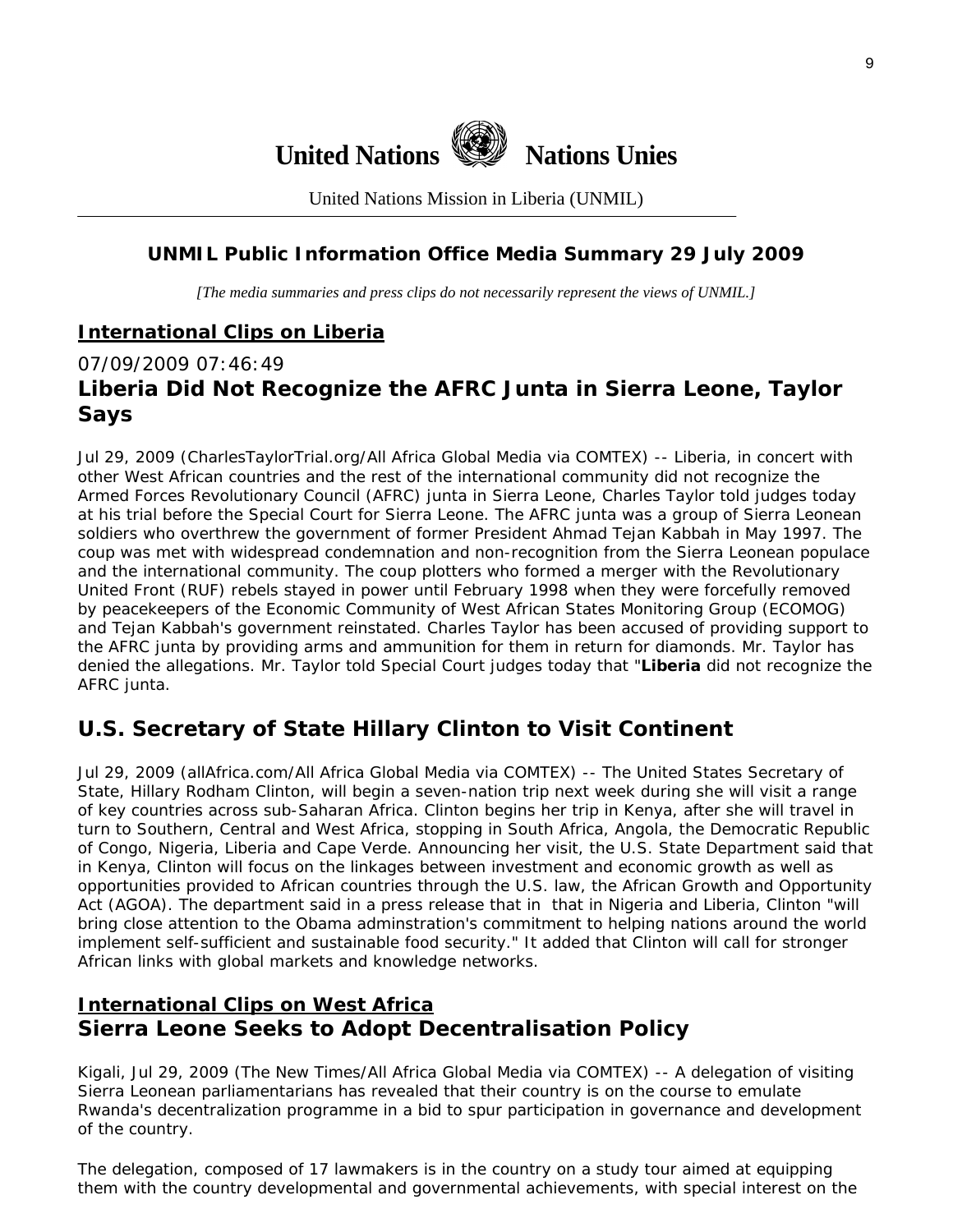decentralization policy. Speaking after their briefing with Christine Nyatanyi, the State Minister in charge of Social Affairs Christine Nyatanyi, Bintu Myers - a member of the delegation - observed that his country was open to learn and to emulate Rwanda's decentralization model.

#### **Local Media – Newspaper**

#### **Namibian President In the Country for Two-day State Visit**

(The News, The Inquirer, The Analyst, Daily Observer, Heritage)

- The President of Namibia Hifikepunye Pohamba has arrived in the country on a two-day state visit.
- Addressing a joint session of the Legislature, the Namibian President called for constructive engagement among stakeholders in Liberia saying the leaders of the country and political parties must engage to promote peace and stability.
- President Pohamba stressed the need for promotion of democracy and governance, gender and agriculture to move the Continent forward.
- Earlier Speaker Alex Tyler welcomed President Pohamba to the Legislature and thanked Nambia for supporting peace in Liberia.
- The Namibian leader will on today hold bilateral talks with President Ellen Johnson Sirleaf and visit the Firestone Rubber Plantation.

#### **Liberia Among Seven Nations Targeted for U.S. Secretary of State Visit**

(The News, Heritage)

- The United States Secretary of State, Hillary Rodham Clinton, will begin a seven-nation trip to Africa next week.
- The trip will highlight the Obama's administration commitment to making Africa a priority in U.S. Foreign policy.
- Clinton will begin her trip in Kenya, after she will travel in turn to Southern, Central and West Africa, stopping in South Africa, Angola, the Democratic Republic of Congo, Nigeria, Liberia and Cape Verde.

#### **New Police Chief Takes Office, Promises 'Change'**

(The Informer)

- Following weeks of confirmation difficulties, Marc Amblard has finally taken over as Liberia's new Police Inspector General.
- The Senate withheld Mr. Amblard's confirmation for weeks after he disclosed he had no knowledge on policing.
- At a brief ceremony at the Police headquarters Tuesday, Mr. Amblard called for full cooperation from officers of the LNP to ensure the organization implement its mandates.
- Turning over, Attorney Brown expressed happiness that transition is now peacefully taking place in government Ministries and agencies.
- Attorney Brown called on Mr. Amblard to work with the Community Policing Forum if he is to succeed in the fight against crime.

#### **UNDP Donates Vehicle, Others to Justice Ministry**

(Heritage)

- The United Nations Development Programme (UNDP) has presented a 16 seated mini-bus and a consignment of computers valued at over US\$35,000 to the Bureau of Correction and Rehabilitation and the Human Rights section at the Ministry of Justice.
- According to a UNDP release, the donation is in support of the project to Strengthen Rule of Law and Administration of Justice in the country.
- Receiving the items, Justice Minister Christiana Tah described as timely the donation saying the lack of transportation is one of the major problems affecting the bureau.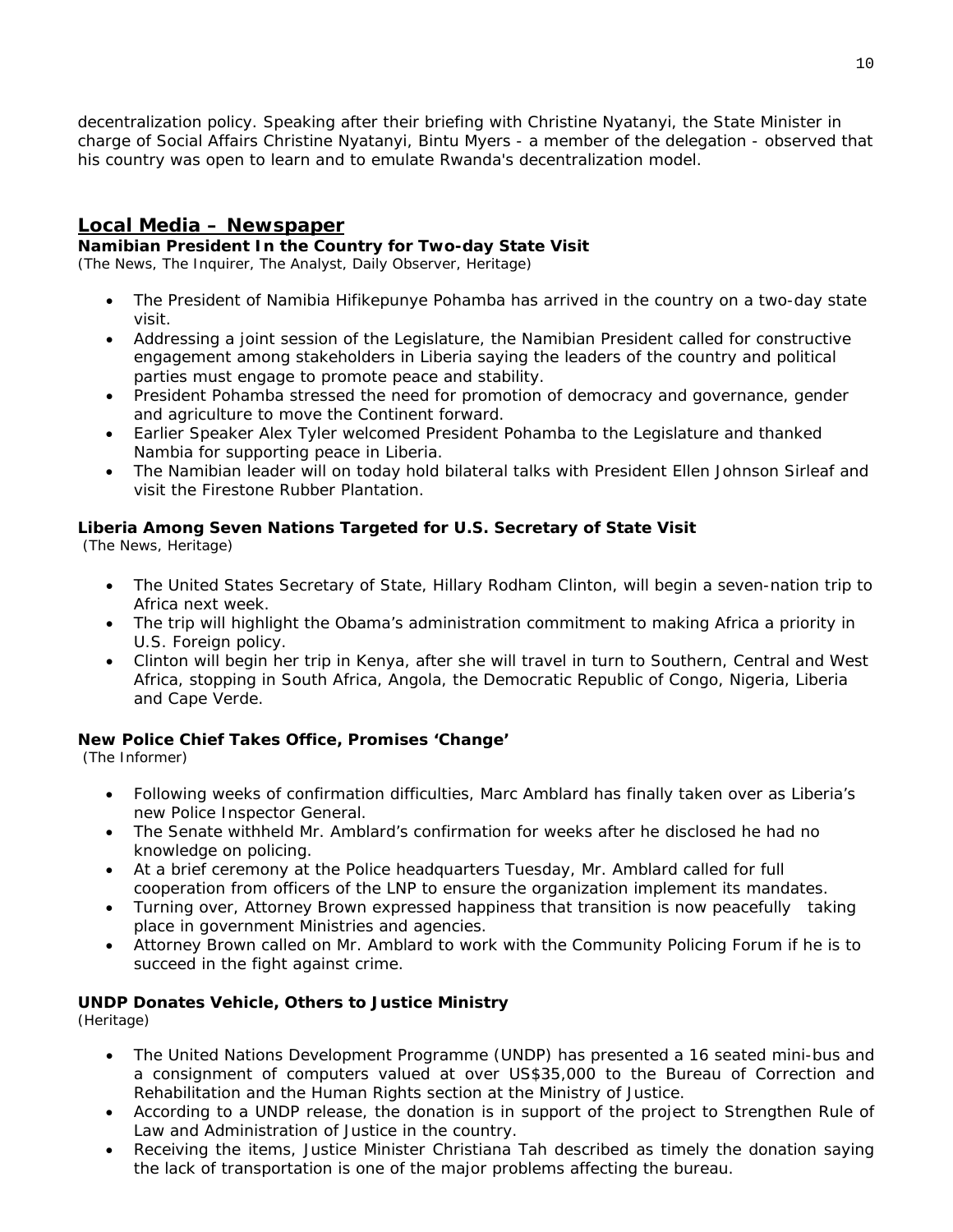#### **Nigerian Gets Life Imprisonment for Murder**

(National Chronicle, Daily Observer, The Inquirer)

- A Nigerian national, Chuku Dwi Afika, has been sentenced to life imprisonment for killing a Liberian youth, Joshua Dennis, at the Gopachop market area in the commercial district of Redlight in Paynesville in March this year.
- The sentence by Criminal Court 'B' yesterday followed a unanimous guilty verdict brought down against him by a 15-member panel jury.
- When arraigned in March this year, the convict pleaded not guilty to the indictment connecting him to the murder of the victim.

#### **UNFPA Pledges Commitment to Fistula Projects**

(The News, Daily Observer)

- The United Nations Population Fund (UNFPA) has reiterated its commitment to building the capacity and improving fistula projects in the country.
- UNFPA Country Representative, Rose Gakuba made the assertion at the weekend at a graduation ceremony of the of the fistula rehabilitation and reintegration programme.
- Thirteen students out of 20 of the fistula survivors graduated in various skills including soap making, cosmetology, pastry and tailoring.

#### **Civil Society Gives Government 60-Day Ultimatum**

(National Chronicle)

- Civil Society Organizations in the country have given Government a sixty-day ultimatum to urgently take measures aimed at resolving the constitution and operations of the Independent National Commission on Human Rights.
- The groups also want civil society to play an integral party in the reconstitution of the process.

#### **Local Media – Star Radio** *(culled from website today at 09:00 am)*  **Namibian President In the Country for Two-day State Visit**

 *(Also reported on Radio Veritas, Sky F.M., Truth F.M. and ELBC)*

#### **New Police Chief Takes Office, Promises 'Change'**

 *(Also reported on Radio Veritas, Sky F.M., Truth F.M. and ELBC)*

#### **Home for Retarded Children Call for Additional Support from Government**

- The Supervisor of the Antoinette Tubman Cheshire Home has called on government to increase its support to people with multiple disabilities in the country.
- In an interview, Mrs. Famatha Collins said the current level of support given disable homes in Liberia was insufficient.
- Mrs. Collins when a philanthropic agency, Keep in Touch International provided rice and assorted items to the home.

 **\*\*\*\***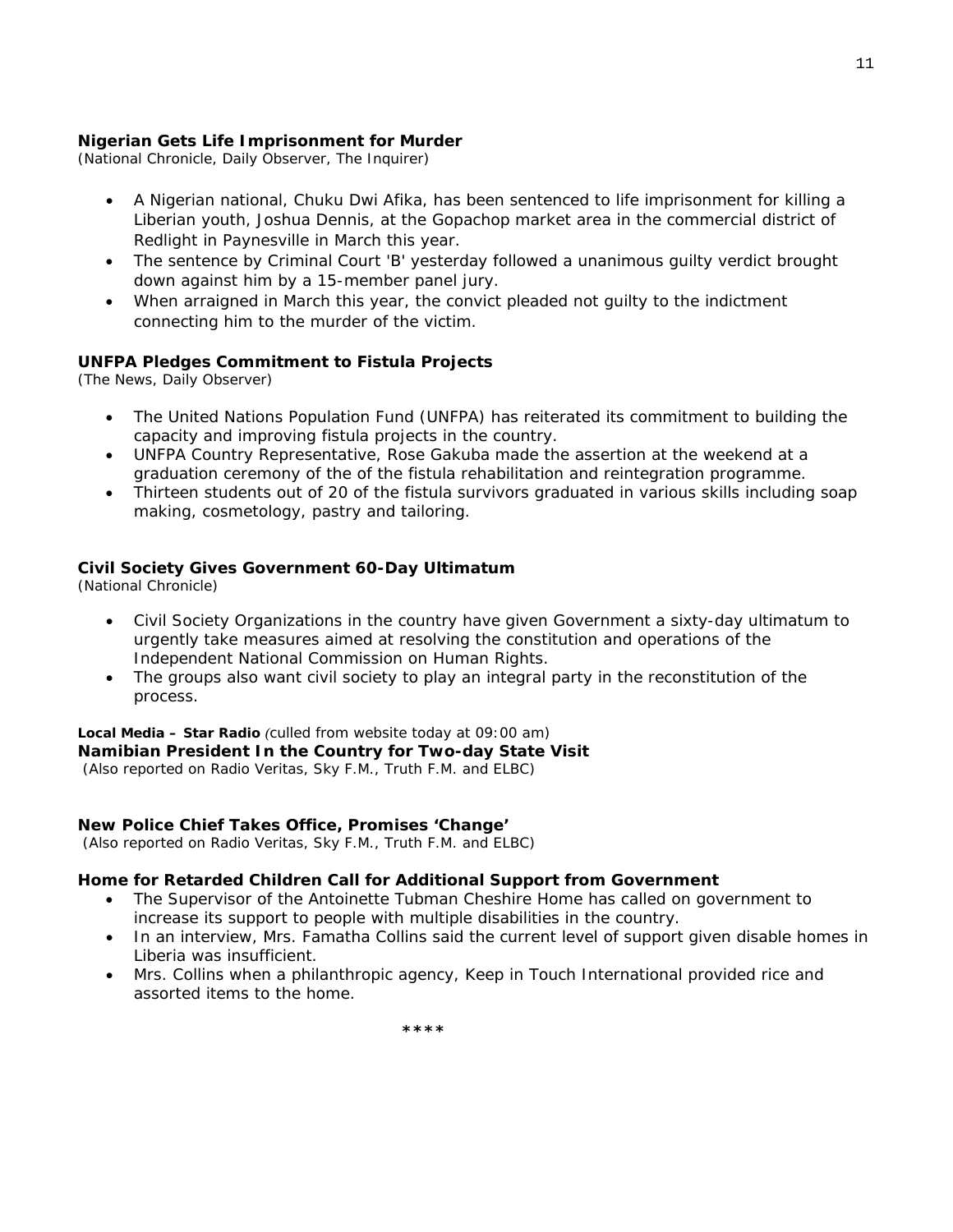### Radio Netherlands Worldwide Thursday, 30 July 2009

#### **New genocide museum for Rwanda; 'history in former president's palace'**

#### By Thijs Bouwknegt



#### *Kigali, Rwanda*

Everything will remain a s it is and within that luxury Rwanda tells its history and culture. The small East-African country plans to transform the luxurious palace of assassinated President Juvenal Habyarimana into a museum to promote

reconciliation 14 years after his death, which triggered the genocide in the central African nation.

Habyarimana died on 6 April 1994, when his private jet was shot down close to the presidential palace near Kigali, Rwanda's capitol. Rwanda has decided to transform his house into a genocide museum "to showcase Rwanda in its entirety and promote Rwandan culture, unity and reconciliation." The memorial is expected to be inaugurated early next year.

#### **Palace**

Habyarimana's former residence is located in Kanombe, some 20 kilometres from central Kigali. The eight-bedroom presidential palace has been left much as it was that day in 1994, with big leather couches, gold-plated French-style chandeliers and carpets still in place. The premises also house a nightclub, a small church and shrine.

"Everything will remain as it is and within that luxury we want to tell the history and culture of Rwanda," said John Butoto, who is overseeing the museum conversion project. "Our children should grow up knowing that what happened was very bad and should never be repeated," he added.

The house will tell the story of the 1994 bloodshed, including exhibits of some of the machetes and hoes used by militias to carry out the slaughter. Part of the wreckage of Habyarimana's plane will be displayed in the museum as well. "It is a museum that will serve future generations in the struggle to ensure there is never another genocide," says Joseph Habineza, Rwanda's Minister of Sports and Culture.

#### **Habyarimana's assassination controversy**

Habyarimana's death was a catalyst for the mass slaughter that began the next day on 7 April 1994. According to the United Nations, around 800,000 minority Tutsis and moderate Hutus were slaughtered in the few weeks that followed.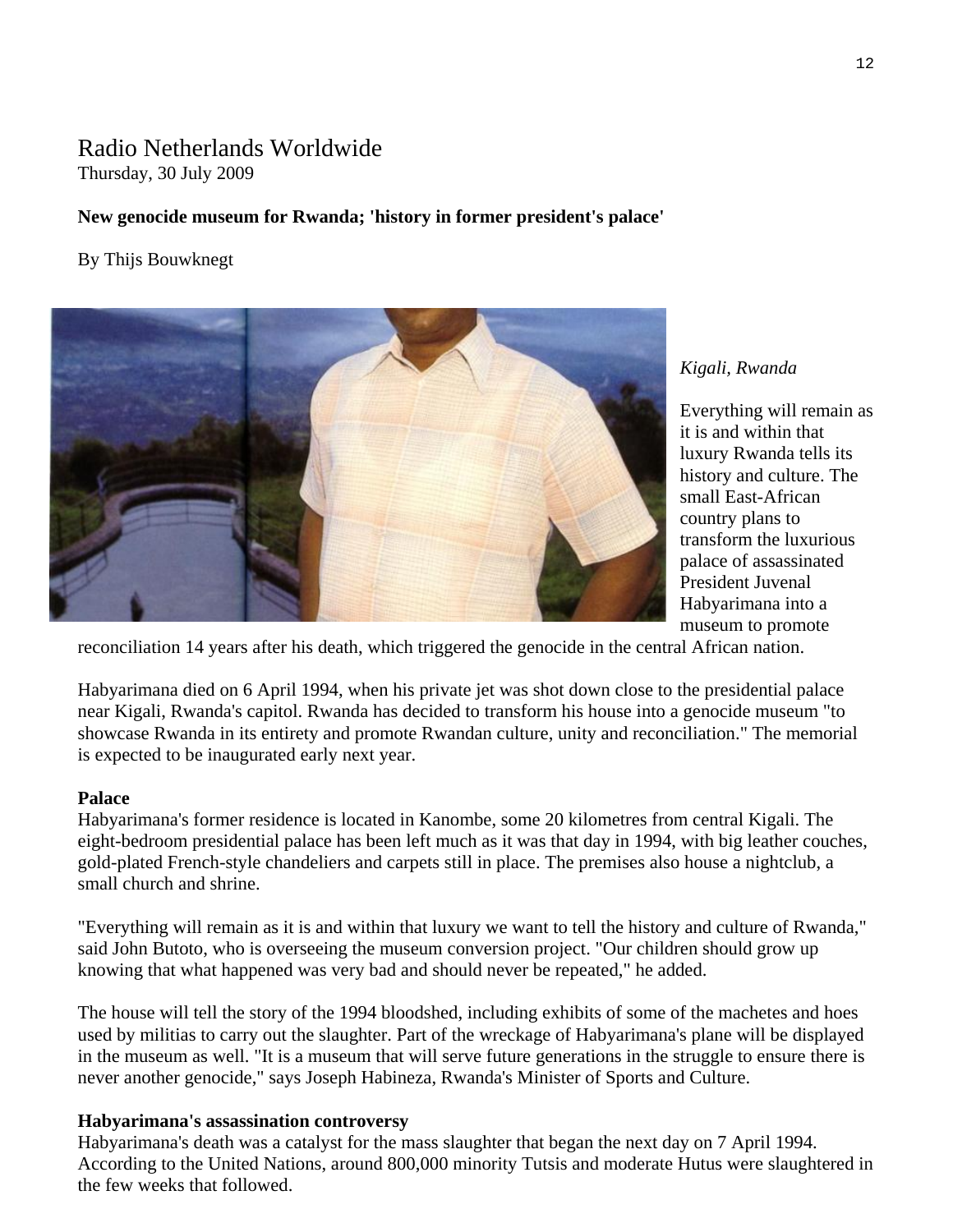Who shot down the plane has never been firmly established. Rwanda's President Paul Kagame has said Habyarimana, a Hutu, was killed by Hutu extremists who then blamed the incident on Tutsi rebels, led by Kagame himself, to provide the pretext for the genocide. French and Spanish judges have accused Kagame and other senior officials of shooting it down, allegations they have always denied.

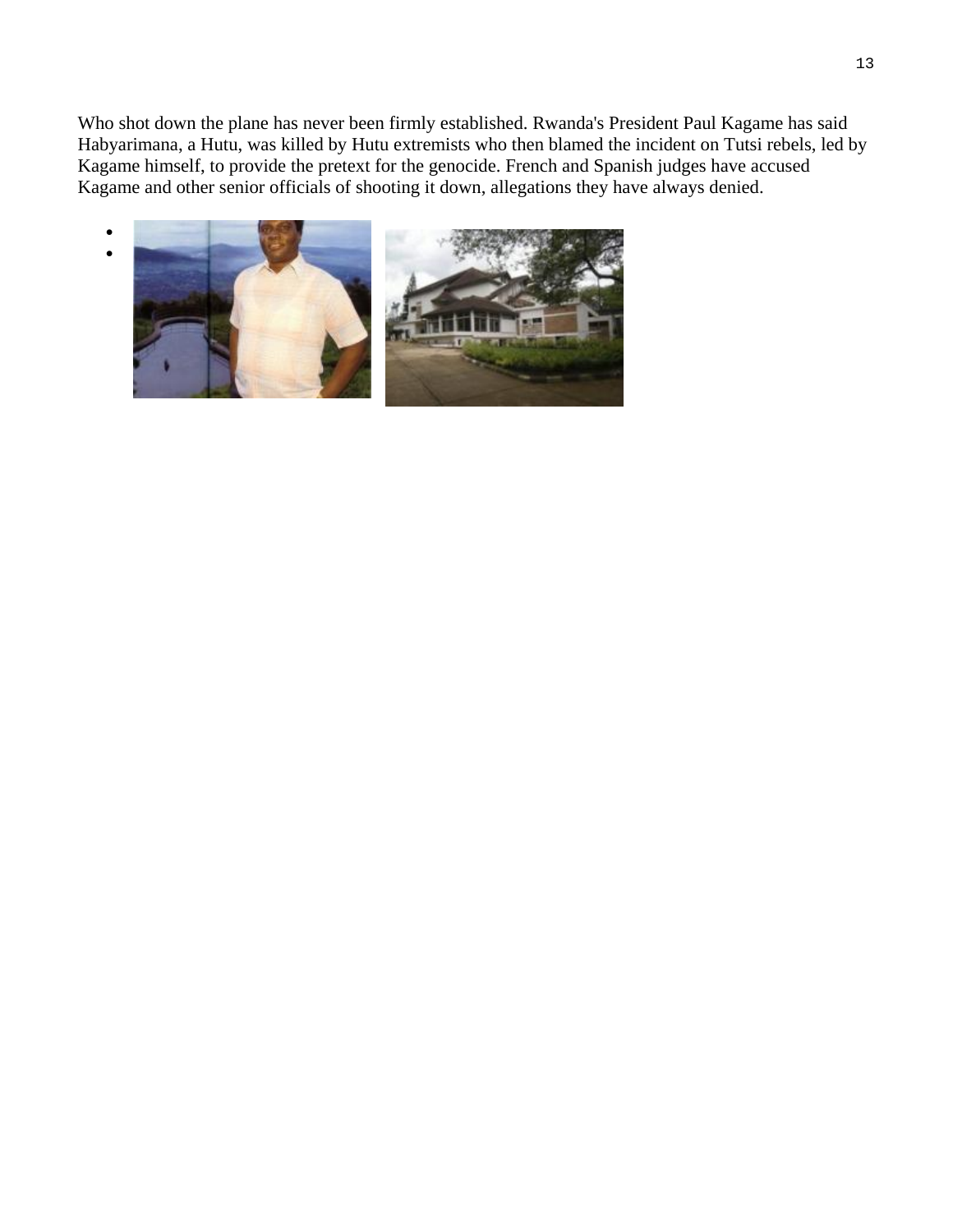## Ghanaian Chronicle

Wednesday, 29 July 2009

#### **Kofi Annan puts politicians on the spot over poll violence**

The Kenyan government has until the end of September to set up an independent special tribunal on the postelection violence of December 2007. On 9 July, former United Nations Secretary General Kofi Annan handed over to the International Criminal Court (ICC) in The Hague an envelope listing alleged perpetrators of the violence that followed the 2007 elections.

The list was compiled by Justice Philip Waki's Commission of Inquiry into the Post-Election Violence (CIPEV) and handed to Annan last year. His July action pre-empted an earlier agreement with the government, giving it an extension until the end of August to set up a special tribunal. The Waki Commission had intended this tribunal to be independent from Kenya's judicial system, with international and local judges and investigators.

Annan had become involved in Kenya's reckoning in January 2008 as the African Union's (AU) mediator. Two months later, President Mwai Kibaki and Prime Minister Raila Odinga signed an agreement which included setting up the CIPEV. In mid-October 2008 in Nairobi, Justice Waki handed over the CIPEV's report and a secret envelope containing a list of high-level perpetrators to Annan for safekeeping.

Annan gave up waiting for the government to take action after a delegation of Kenyan politicians visited him in Geneva, took a tour of the ICC in The Hague and met the Chief Prosecutor, Luis Moreno-Ocampo. The team was led by Minister of Justice Mutula Kilonzo (President Daniel arap Moi's former lawyer), with much-criticised Attorney General, Amos Wako; Minister of Lands James Orengo; Assistant Minister of Justice William Cheptuno; and three other officials.

The delegation had been seeking more time and suggested that the accused should be tried not by a special tribunal but by a specially constituted section of Kenya's own High Court. That would not require a constitutional amendment, unlike the special tribunal, but the court's independence would be questioned. During the months before he went to Geneva, Justice Minister Kilonzo had been pressing for more time and consideration of Kenya's special circumstances.

#### **Kenyans want a trial in The Hague**

Kilonzo argued that a tribunal would divide Kenya and that the government did not have the necessary funds. He made plans in June for Ambassador Bethwell Kiplagat, a former diplomat and civil servant from the Rift Valley, to organise a conference in July to get feedback about a special tribunal, all of which caused further delays; Kiplagat has been suggested as head of a truth and reconciliation commission. The recent budget from the Minister of Finance, Uhuru Kenyatta, provided no money for witness protection (AC Vol 50 No 12). All this helps explain why 53% of those surveyed in May by the South Consulting Group (which was originally contracted by donors to inform and educate Kenyan voters before the elections) wanted a trial in The Hague, with only 33% supporting a special tribunal. A poll by Steadman shows 68% supporting a trial in The Hague, with 13% favouring a local trial.

To safeguard himself against spin by the Kenyan politicians, Ocampo asked them to agree and sign minutes of their meeting on 3 July, which are posted on the ICC's website. They show that the Kenyan government has until the end of September to provide the following: a 'report on the status of the investigation and prosecutions' and any other information requested by the ICC prosecutor; 'information of measures put in place to ensure the safety of victims and witnesses'; and 'information on the modalities for conducting national investigations and prosecutions of those responsible for the 2007 [post-election] violence through a special tribunal or other judicial mechanism adopted by the Kenyan parliament, with clear benchmarks over the next 12 months'.

The government has committed itself to ending the impunity of those responsible for the most serious crimes and is bound to refer such cases to the ICC under Article 14 of the Rome Statute, should parliament fail to approve the establishment of a special tribunal. Wilfred Nderitu, head of the Kenyan chapter of the International Commission of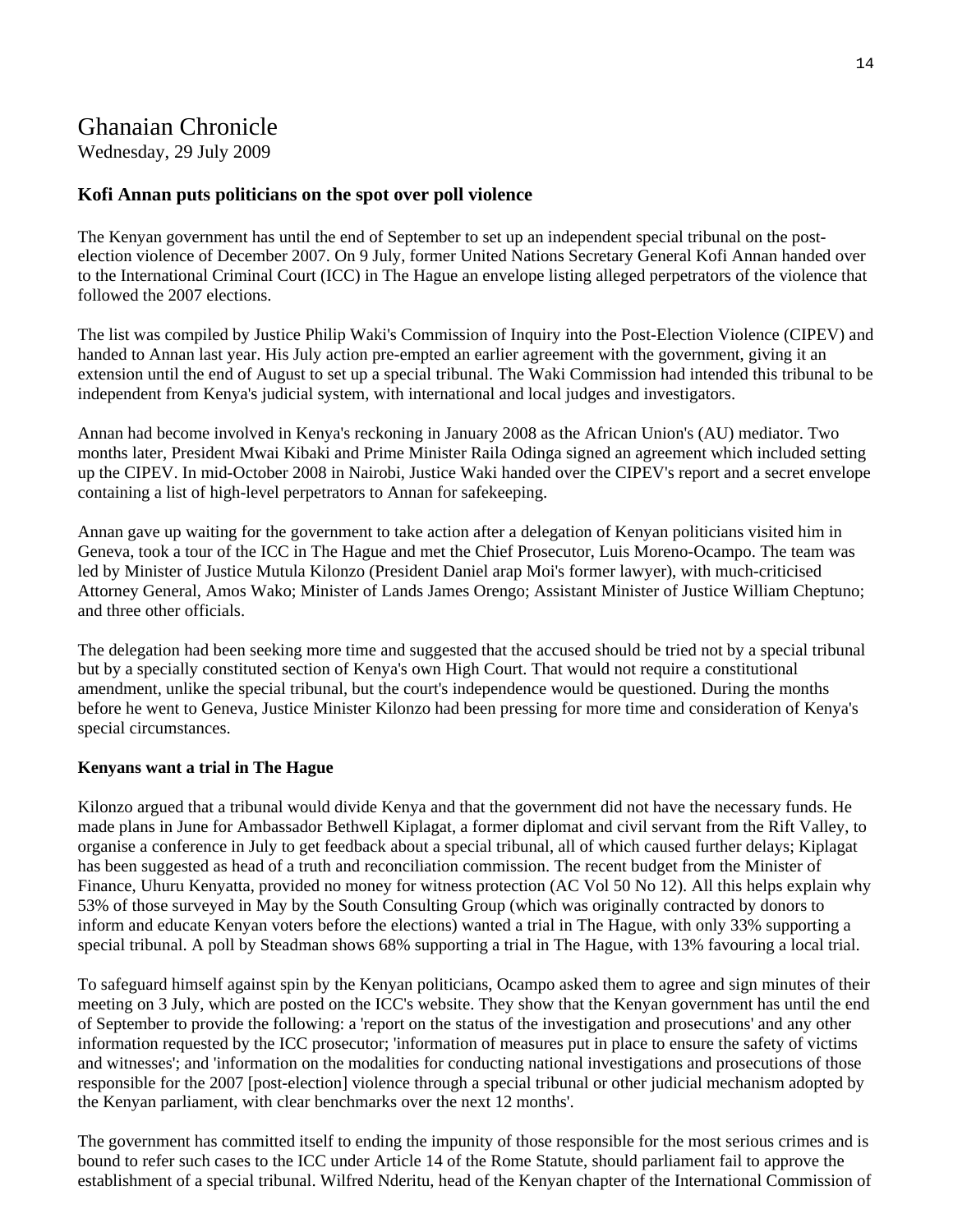Jurists, thinks that this means that if the ICC receives no assurances from the government of a special tribunal by the end of September, Ocampo will take over.

The ICC, which has been looking at the Kenya situation since 5 February 2008, is empowered to begin a formal investigation as a court of last resort only if Kenya fails to meet its commitments. Yet Kenya could nominally comply while carrying on as usual and procrastinate for up to another year until June 2010 - or undermine any court that is set up, particularly if it is an alternative mechanism such as a special section of the High Court. That means the cases would be heard in the run-up to the 2012 elections, risking more chaos. Kenya's wily politicians might then take the opportunity to ask for another extension.

Ocampo explained that if Kenya did not meet its deadlines or if the court did not conform to international standards, the ICC would then take over and decide whether to take the case up. The recommendations of the Waki Commission also state the ICC should take over the case if a special tribunal is set up, but the process has been subverted (see Box). Leaks to the local press from the closed-door meeting between the Kenyan team and Ocampo speak of charged exchanges. Ocampo should expect more subterfuge from the politicians.

#### **No justice, no faith**

Just after Ocampo's meeting with the Kenyan officials, Annan announced that he was handing over the Waki Commission's list to The Hague, saying 'justice delayed is justice denied'. This move short-circuited the attempts of those politicians who have little interest in establishing a special tribunal or in prosecuting anyone but their adversaries to delay any resolution by proposing an alternative 'judicial mechanism' instead of the special tribunal.

On 1 July, Annan told the AU that their 'outcry against justice demeans the yearning for human dignity that resides in every African heart', and 'represents a step backward in the battle against impunity'. We hear that before he announced that he was passing the Waki envelope to Ocampo, Annan had six boxes of supporting material airfreighted out of Kenya. After that, Kenya's government faces huge pressure to get the special tribunal set up before September.

Pictures in the Nairobi Daily Nation of Liberia's ex-President Charles Taylor defending himself against war-crimes charges in The Hague are a sharp reminder to those who masterminded the 2007 post-election violence. The Waki Commission's envelope and the boxes of supporting material reached the ICC on 16 July. Ocampo already has opened the envelope and is keeping the contents secret in a vault.

The Chief Prosecutor will decide what to do next if the Kenyans have done nothing by September. Beatrice Le Fraper du Hellen, the ICC's Director of Jurisdiction, Complimentarity and Cooperation, has been analysing information on Kenya, with a recently increased team of 14. She said in April that if the ICC decided to act, it would do so 'relentlessly and immediately'. Diplomats from Western countries, including the United States, which is not a signatory to the ICC, have backed Annan's handover - although they say a special tribunal within Kenya would still be the best option.

On 16 July the European Union's representative in Kenya, Anna Brandt, backed calls for a special tribunal. She said that Western donors will cut off aid to Kenya and help the ICC if Kenya does not take action. It is not known if this statement was coordinated with those of Annan or Ocampo. A week earlier, Brandt had signed a five-year 17.5 billion Kenyan shilling (US\$22.9 million) Swedish aid agreement: those and other commitments are now under threat.

On 14 July, the Kenyan cabinet met to consider the two draft laws, wrangled for four hours but failed to reach a consensus. The same thing happened again on 20 July, with continued splits along the party and factional lines that had divided parliament in February. Some MPs oppose any prosecutions for the election violence. Having voted against the special tribunal bill in February, when they said they favoured the ICC, they now say they want a truth and reconciliation commission.

This group includes a block of politicians from the Rift Valley: William Ntimama (listed in the Akilano Akiwumi report on ethnic clashes in the 1990s as a person who should be investigated further), Najib Balala, Franklin Bett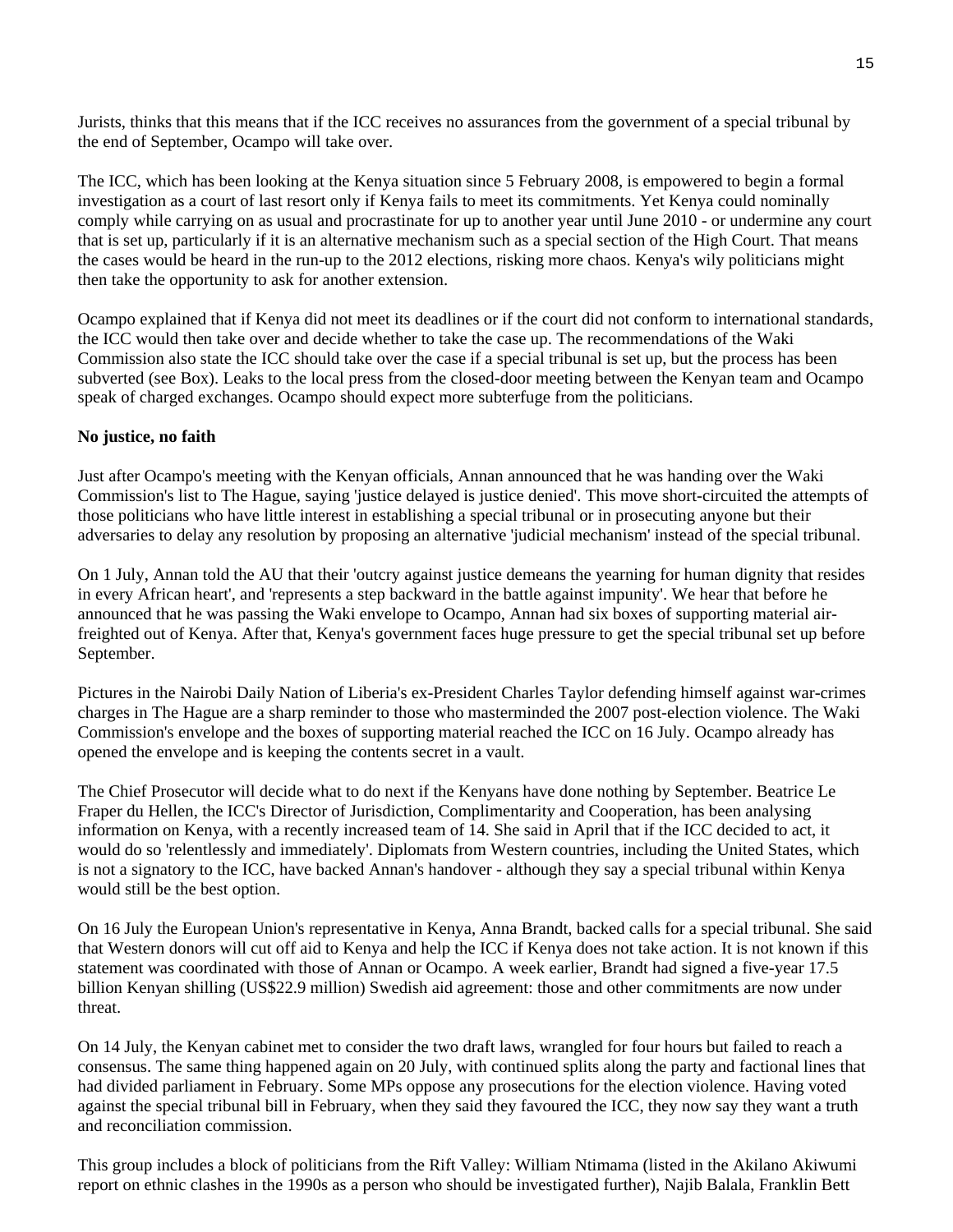and Charles Keter in the cabinet, Benjamin Langat, Zakayo Cheruiyot and Julius Kones, in parliament. They have recently been joined by the Orange Democratic Movement's (ODM) Minister of Agriculture, William Ruto, who had earlier disagreed with Odinga and favoured referral to the ICC when there was little prospect of a Hague trial. He said he feared the Kibaki government would be biased against politicians from the Rift, where most of the violence occurred. Like other MPs from various parts of the country, he seems to have thought that the ICC would not do anything until well after the 2012 election.

Ruto (who was recently made a Sabaot elder in conflict-ridden Mount Elgon) argues that establishing a special tribunal would precipitate more violence. He is against any legal proceedings on the post-election events which, he says, stemmed from the disputed 2007 election. Ruto wants the poll-riggers charged, but Ocampo has made it clear that the ICC is not a political but a criminal court.

Most MPs have vowed to vote against a special tribunal, suspicious that it will be manipulated. Among the most outspoken voices is Gitobu Imanyara, an MP and human rights activist, who wanted Annan to hand over the Waki envelope in January. Among Central Province politicians Imanyara and Safina party leader Paul Muite have claimed that they face threats for their stand against a local tribunal.

In May, a report by South Consulting claimed that 60 witnesses already have left Kenya in fear for their lives; the UN's Special Prosecutor, Philip Alston, said the same of witnesses who spoke to him. Others who voted against the special tribunal in February might do so again. The first law anchoring the tribunal in the constitution requires a two-thirds majority; the second setting up the special tribunal needs only a simple majority and thus could easily be used to water down the second law after the first was passed. Many MPs fear that this might allow the President or the Attorney General to dismiss judges, grant amnesties, end cases or otherwise interfere. Some of those against a special tribunal do not want it because they fear justice might be done, others because they fear it will not.

Those who do support a tribunal include those who believe it is desirable and possible, those who do not want to see Kenya labelled as a failed state, those who want to see more rather than fewer perpetrators tried, some lawyers who would prefer judicial proceedings to be on their turf and in full public view and some who fear that the ICC might not take up the case. The ICC could decide that the case does not qualify in terms of the number or duration of the killings; that it does not have evidence of deeds amounting to crimes against humanity as defined; or the evidence might not sustain an indictment.

In an interview published on 10 July by The Standard newspaper, Ocampo said that 'the crimes were probably crimes against humanity', and if necessary he would reach an impartial conclusion about whether or not to investigate the individuals named in the Waki envelope, while also considering other evidence.

Some supporters of President Kibaki's Party of National Unity, including Justice Minister Kilonzo, want a trial by a separate unit set up within the High Court, rather than by a special tribunal. Given the wide disrepute in which the judiciary, seen as malleable and subject to political manipulation, is held, many Kenyans would not support any connection to the High Court. Some lawyers say that if the tribunal became a division of the High Court, the Attorney General could terminate cases. PNU ministers Kiraitu Murungi, Moses Wetang'ula, John Michuki and George Saitoti were said to be against the amended laws necessary to establish a tribunal, presented by Kilonzo to the cabinet on 14 July. They would not support clauses stripping President Kibaki of his immunity from prosecution or other measures designed to preclude executive interference in any tribunal.

Martha Karua, who resigned this year as Minister of Justice, does not consider that either Kibaki or Odinga have the political will to set up a local tribunal. Odinga, who draws support from the areas worst affected by the postelection violence, appears isolated because of his support for a local tribunal. Some MPs believe that criminal convictions would eliminate their political opponents. The PNU has said that any of its members who are charged will be on their own, perhaps a sign of other partings of the way to come.

Already the ODM is split between Prime Minister Odinga and William Ruto, who claims that Odinga has abandoned his Rift Valley base. Meanwhile, there are other veiled hints of a new KK (Kikuyu-Kalenjin) alliance between Ruto and Finance Minister Kenyatta in anticipation of the 2012 election.